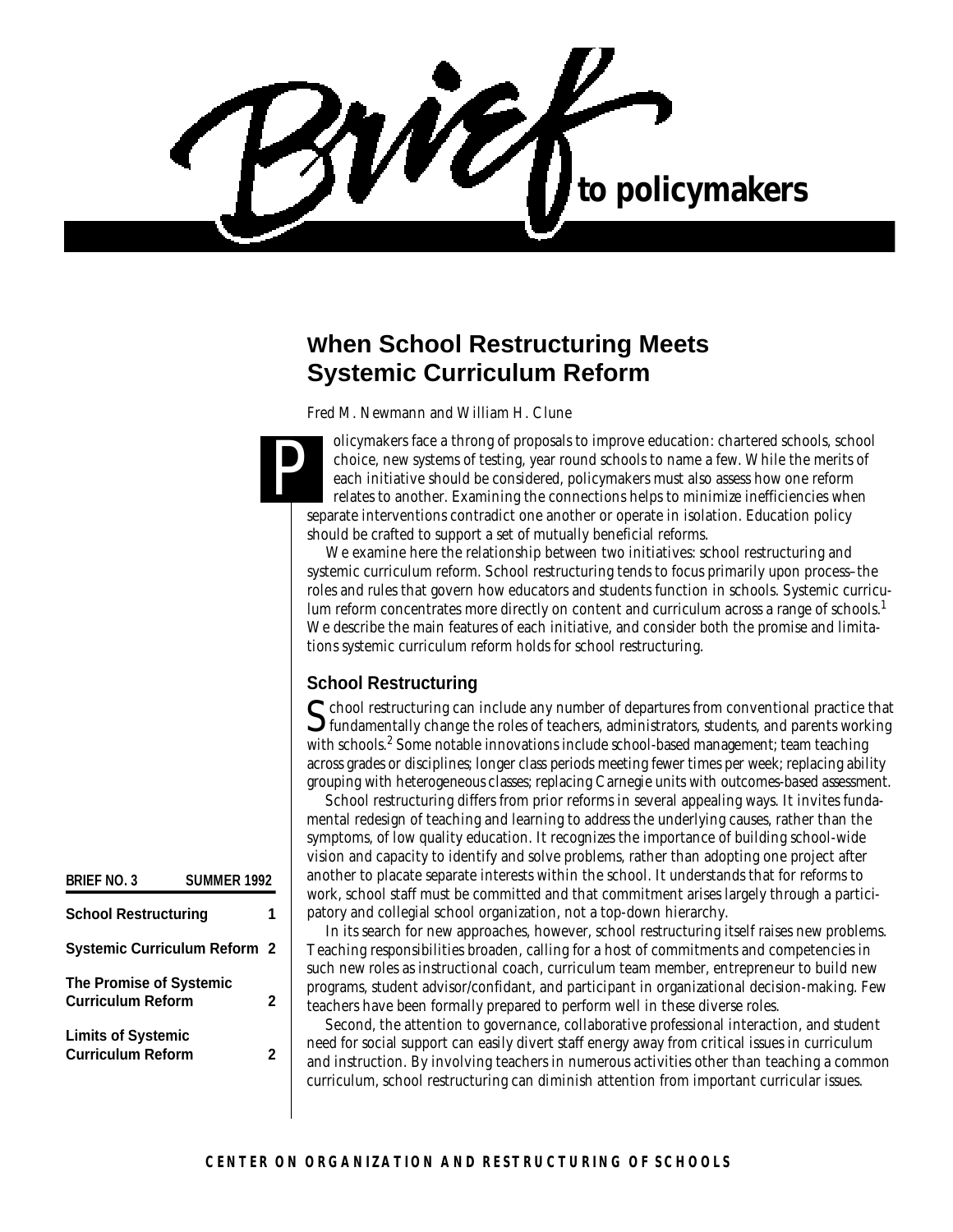Finally, when teachers do focus on improving curriculum and instruction, they often confront three problems that school restructuring alone cannot solve: (a) disagreement within the school on how and what to teach; (b) lack of curriculum materials that offer challenging academic content engaging for culturally diverse and at-risk students; and, (c) district or state policies in curriculum, assessment, teacher preparation, or staff development that hinder the school's efforts to improve curriculum and instruction.

*Systemic reform promises to provide the new "beef" or substantive content to replace superficial curriculum coverage and tedious instruction in basic skills.*

Whether school restructuring will contribute improved, high quality curriculum seems to be an open question. How can systemic curriculum reform help restructured schools to resolve these problems?

#### **Systemic Curriculum Reform**

A ccording to advocates of systemic reform,<br>the institutions that most influence curricuccording to advocates of systemic reform, lum and instruction in schools are colleges and universities that prepare teachers; state agencies that license teachers; regional agencies that issue regulations on curriculum, testing, and staff development; producers of tests and instructional materials; and staff development organizations.<sup>3</sup> Yet these organizations are not coordinated to support high quality, challenging curriculum. Suppose that a state developed high quality guidelines for curriculum content K-12. Publishers' texts, geared to a national market of different expectations, offer few resources to teach the intended material. The state's own university prepares novice teachers not to teach the state curriculum, but instead to pass courses in the academic disciplines and education that might even contradict the curriculum. The new state curriculum would likewise be ignored, or its aims undermined by producers of national tests. The systemic solution is to find a way of aligning the products and services of these organizations.

Reform of this sort needs to be developed through a state or broad regional framework, not school by school. Not only do schools lack authority and influence over the institutions which shape curriculum, but individual schools lack the technical capacity to develop comprehensive programs. It is the states' constitutional responsibility to provide all students equal access to high quality education.<sup>4</sup>

Systemic curriculum reform relies on resources and standards beyond the school, but proponents also recognize the dangers of centralized, topdown regulation. They insist that individual schools retain broad discretion over instruction. Systemic reform would provide substantive content through curriculum standards, instructional materials, assessments and staff development, but would refrain from prescribing details of classroom practice and school organization. Instead, it would present guidelines and resources for assessment, curriculum and staff development that individual schools could adapt. Teacher preparation institutions would align their instruction to the system's guidelines and resources.

#### **The Promise of Systemic Curriculum Reform**

Teachers in restructured schools often considerational curriculum guides, published instructional eachers in restructured schools often consider materials, and tests woefully inadequate. They crave ideas for teaching academic subjects in ways that motivate culturally diverse students who they often feel have not been adequately prepared for the current grade level or course. Although individual teachers may work hard to develop new curriculum and tests, there is usually not enough time to reach solid consensus about the best curriculum, or to produce materials of sufficient quality to be validated by authorities beyond the school. And they worry that the knowledge and skills they teach will wither away for lack of reinforcement in subsequent curriculum.

Ideally, systemic curriculum reform would solve these problems by offering curriculum guides, instructional materials, and assessment tools impressive enough to stimulate greater staff consensus within schools. A longitudinal curriculum framework would permit teachers to assume certain student competence at entry and count on reasonable continuity in subsequent studies. Continuous access to staff development aligned with these resources would help teachers to use and adapt the curriculum to suit the special circumstances of their student body.

By providing such a framework, teachers would be free to think more productively about critical details of pedagogy which now receive almost no attention. In this sense, systemic reform promises to provide the new "beef" or substantive content to replace superficial curriculum coverage and tedious instruction in basic skills. The school restructuring process could then focus on delivering the content most effectively.

## **Limits of Systemic Curriculum Reform**

O ther nations such as Japan or Germany have already achieved alignment of curriculum, testing, and teacher preparation. These countries have an ambitious common curriculum for all students in primary school; almost no standardized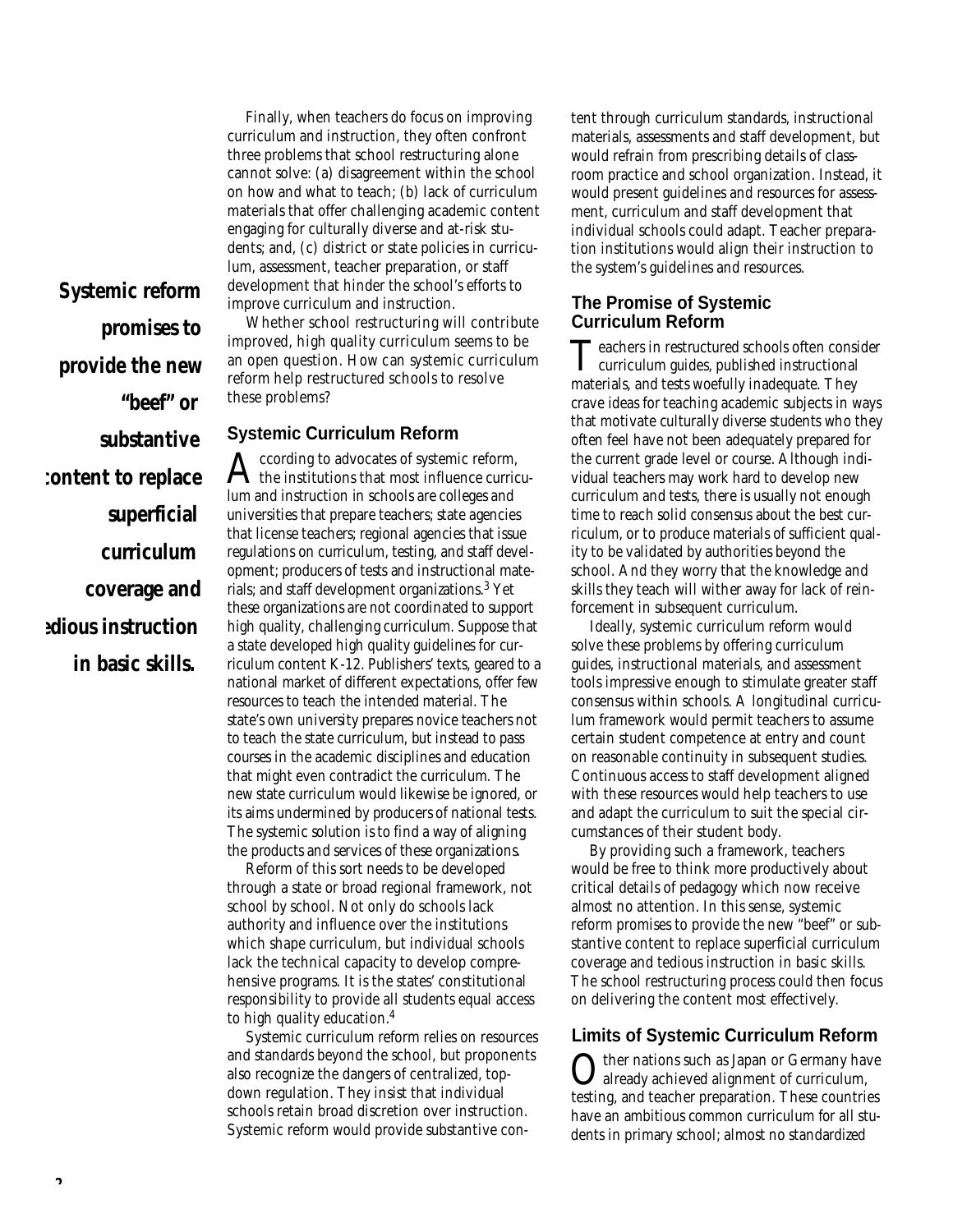testing; and a high degree of teacher commitment and cooperation in preparing lessons to teach the curriculum. School restructuring in the United States, however, raises at least four issues that systemic reform proposals have yet to resolve: (a) reaching broad consensus on curriculum goals; (b) overcoming economic and political obstacles to institutional alignment; (c) retaining sufficient autonomy for schools and teachers to cultivate professional commitment to systemic curriculum; and (d) offering staff development broad enough to improve the existing skills of teachers and address legitimate concerns beyond curriculum.

Systemic policy in other nations is supported by strong cultural and institutional consensus over curriculum content. But in the United States, longstanding disagreement over curriculum goals will probably continue. Reaching agreement will be complicated by persisting conflict between traditional and progressive visions of education.<sup>5</sup> For example, traditionalists emphasize the need for exposure to broad surveys of knowledge and basic skills, while progressives stress in-depth understanding and critical thinking of a smaller set of topics.

The second problem is how actually to achieve alignment at a state, regional, or national level. The producers of curriculum guidelines, instructional materials, tests, teacher education, and staff development include a variety of public and private organizations operating under different authority structures and incentive systems. Theoretically, a central state organization could conceptualize, produce, and deliver all the required goods and services. Or the state could conceivably create powerful economic incentives for existing organizations to align their work more closely to a state framework. One problem of depending upon the state for alignment is that democratic, interest-group politics often produce trade-offs, compromises, and incoherent policy. Coordinating the work of diverse, traditionally autonomous organizations, will ultimately depend on building sustained, serious commitment to a more challenging curriculum for all children. Alignment thus depends upon broad consensus.

How to arrive at consensus on and alignment toward appropriate, high quality curriculum standards is another matter. Potential dangers of inadequate or even harmful systemic standards raise the dilemma of centralized, top-down, versus decentralized, bottom-up reform. How will states give specific guidance but at the same time permit local schools and individual teachers enough discretion and autonomy to respond to their unique

circumstances? The challenge is to strike a balance between two extremes. A highly specific and prescribed curriculum dampens local ownership, but a very general one with broad-ranging options, offers no definitive guidance.

Systemic curriculum reform concentrates appropriately on curriculum but it must also recognize the existing skills and concerns of teachers. Most teachers are not prepared for the new content or pedagogy contemplated by systemic reform. For example, "teaching for understanding" in mathematics requires both a new way of thinking about math and a new, more participatory kind of teaching. $6$  At the same time, teachers raise lots of questions related to curriculum implementation. How can the curriculum be taught to a heterogeneous group? How can I get students to talk constructively with one another about the curriculum? How can I keep all students up to date when at least 20% are absent each day? How can we get all members of our teaching team to buy in to the plan? How do I respond to parents who think the curriculum is either too regimented or too permissive? Where will I find time to respond thoughtfully to each student's writing? To implement high quality curriculum teachers need help with these and other issues arising out of the new roles they assume in restructured schools. Systemic reform thus confronts a twin challenge in staff development: providing training commensurate with the difficulty of the new material and simultaneously translating it to the broader needs of teachers in specific contexts.

#### **Conclusion**

Systemic curriculum reform has the potential to<br>Soffer restructured schools a high quality cur- $\bigcup$  offer restructured schools a high quality curriculum, while school restructuring offers a process for building the teaching/learning environments capable of supporting such a curriculum in diverse school communities. To reach this potential, policymakers must develop consensus around an inspiring vision of educational content and deliver the resources necessary for substantial change. School restructurers must focus on curriculum and confront problems with implementing a new, challenging vision of teaching and learning. Equity is an important common concern for both policy and practice because of the promise and perils of high standards for an increasingly diverse population of students.

*Policymakers must develop consensus around an inspiring vision of educational content and deliver the resources necessary for substantial change.*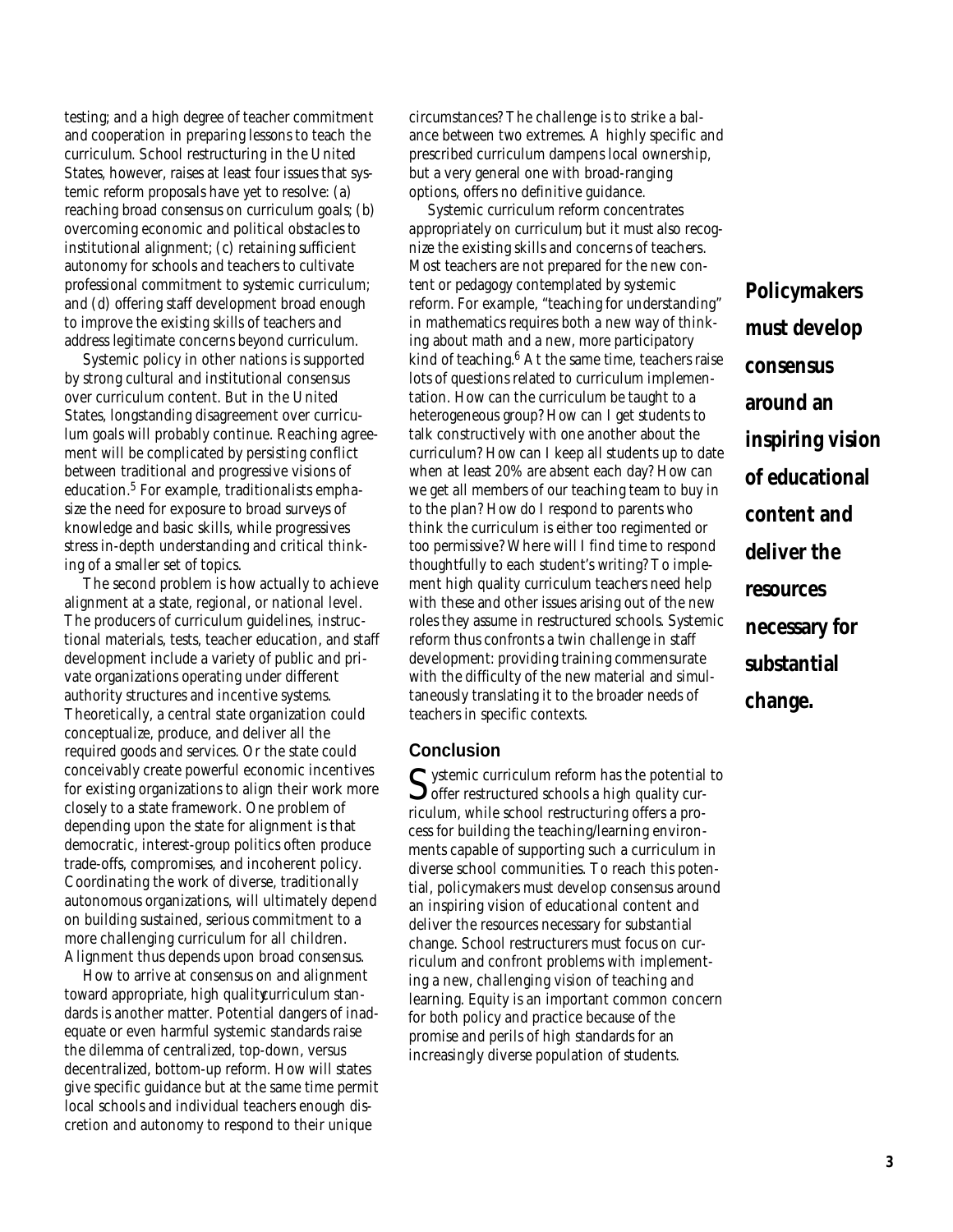## **Endnotes**

- 1. See Clune, W. H. (1990). Educational governance and student achievement. In W. H. Clune & J. F. Witte (Eds.), *Choice and control in American education: Vol. 2. The practice of choice, decentralization and school restructuring 391-*423). Philadelphia: Falmer Press.
- 2. See Murphy, J. (1991). *Restructuring schools: Capturing and* assessing the phenomen.New York: Teachers College Press; and Newmann, F. M. (1991, Fall). What is a restructured school? A framework to clarify means and ends. *Issues in Restructuring Schools, No. 1,*Madison, WI: Center on Organization and Restructuring of Schools.
- 3. See Smith, M. S., & O'Day, J. (1991). Systemic school reform. In S. H. Fuhrman & B. Malen (Eds.), *The politics of curriculum and testing: The 1990 Yearbook of the Politics of Education Association*(pp. 233-267). Philadelphia: Falmer Press; and Smith, M. S., O'Day, J., & Cohen, D. K. (1990). National curriculum American style: Can it be done? What might it look like? *American Educator,1 4*(4), 10-17, 40-47.
- 4. See Clune, W. H. (in press). New answers to six hard questions from Rodriguez: Ending the separation of school finance and educational policy by bridging the gap between wrong and remedy. Connecticut Law Review, 2(48), 1-42;

Smith, M. S., & O'Day, J. (1991). Educational equality: 1966 and now. In D. Verstegen (Ed.), *Spheres of justice in American schools: 1990 Yearbook of the American Educational Finanace* Association (pp. 53-100). New York: Harper & Row; and Smith, M. S., & O'Day, J. (1991). Equality in education: Progress, problems and possibilities (RB-07-6/91). New Brunswick, NJ: Rutgers University, Consortium for Policy Research in Education.

- 5. See Newmann, F. M. (in press). Beyond common sense in educational restructuring: The issues of content and linkage. *Educational Researcher.*
- 6. See Cohen, D. K. (1990). Revolution in one classroom: The case of Mrs. Oublier. *Educational Evaluation and Policy Analysis, 12*(3), 311-329.

## **Credits**

*Fred M. Newmann, Professor of Curriculum and Instruction at the University of Wisconsin–Madison, is Director of the Center on Organization and Restructuring of Schools. William H. Clune, Voss-Bascom Professor of Law at the University of Wisconsin Law School, is Director of Wisconsin Research Group of the Consortium for Policy Research in Education and also Co-Director of the Wisconsin Center for Educational Policy.*

**Brief No. 3 Summer 1992**

# **When School Restructuring Meets Systemic Curriculum Reform**

**CENTER ON ORGANIZATION AND RESTRUCTURING OF SCHOOLS** School of Education Wisconsin Center for Education Research University of Wisconsin–Madison 1025 W. Johnson Street Madison, WI 53706

Nonprofit Organization US Postage **PAID** Madison, Wisconsin Permit No. 1622